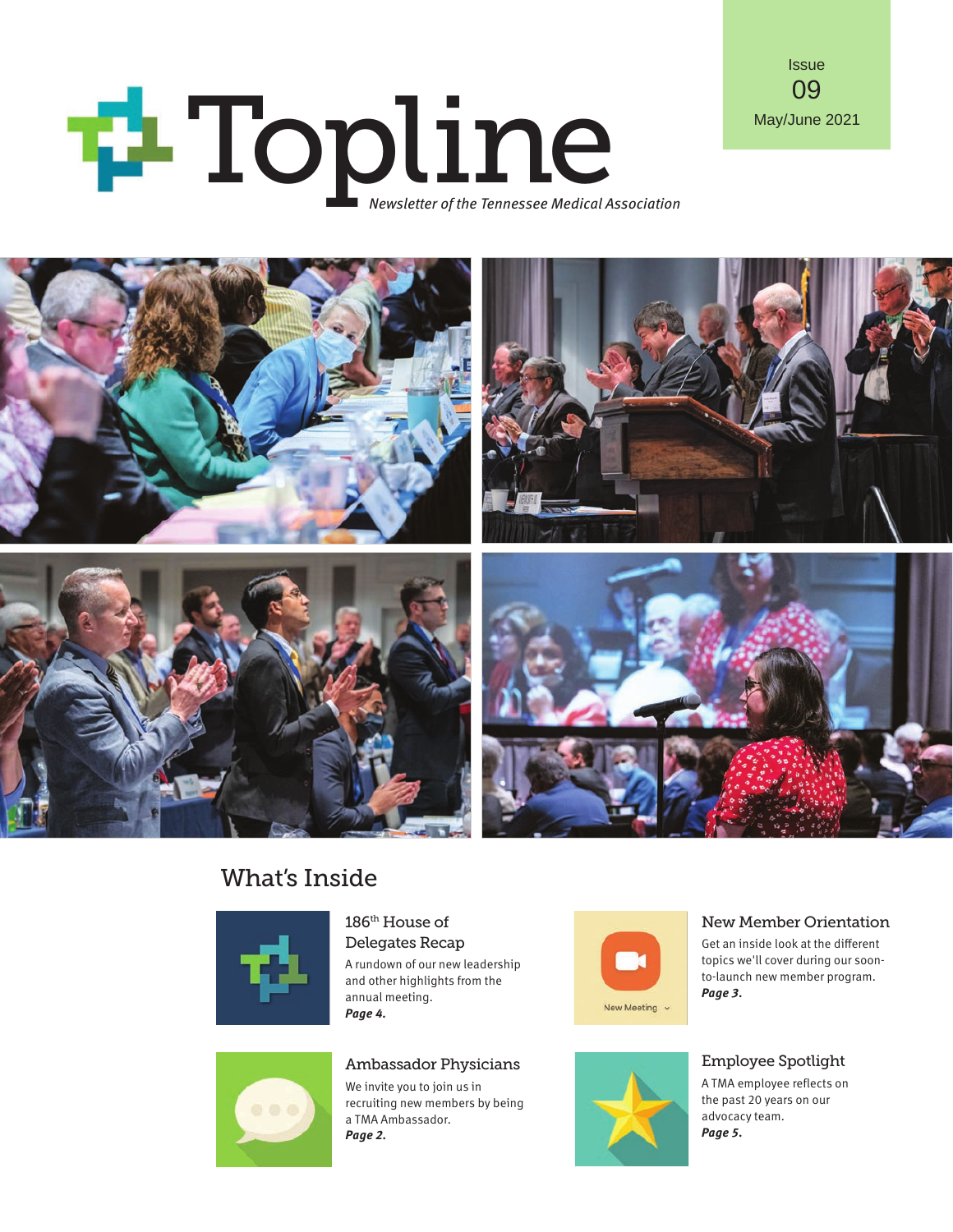## FROM *the* PRESIDENT **Formula for Increasing**

Those who know me can attest to my love for youth sports. Although not a great athlete myself, I cheered and supported our four children as they became good athletes in their chosen sports. Even coached them at times through the years. Eventually my love for their sports culminated, in a way, with a "Volunteer of the Year" award from the Tennessee AAU. Now I follow my grandchildren as they develop their skills for various sports.

Sports share many parallels with our beloved TMA. Each year, our TMA is charged with building our best team possible for defeating viable opponents and continuing our winning record. Often, our opponents are better funded than we are, which can make our mission very tough.

Take the nurses' lobby for independent practice, for example. Among their national boosters is the Robert Wood Johnson Foundation, one of the wealthiest funders in America. Whether from cash or in-kind support, the strength nurses gain from such a powerful backer is undeniable.

For our part, TMA is part of a coalition of ten medical specialty societies and the Tennessee Osteopathic Association called the **Coalition for Collaborative Care (CCC)**. Working with the CCC in the recent 2021 legislative session, our TMA defeated the bill that would have allowed APRN independent practice and amended a PA independent practice bill to merely create a semi-autonomous board that has no power to increase scope of practice.

During my year as your TMA President, I've prioritized the fight against independent practice by mid-level practitioners because it's a matter of



patient safety and sustainability of our profession. I'm very focused on recruiting physician TMA members to help us. If you're interested in such legislative matters, please get in touch with me or with Julie Griffin who oversees legislative affairs for our TMA (**Julie.Griffin@tnmed.org**).

I'm prioritizing two other agendas for the upcoming year: (1) strengthening working relations between our TMA and its component societies, especially our Metros, and (2) increasing communications and engagement with specialty medical societies across the state.

Each of these situations are unique, but similar. In sporting terms, I'll be helping us focus on the fundamentals of recruiting, maintaining consistency, and building teamwork across the state. As a physician-led organization, the lifeblood of our TMA is our membership. I ask all members who have the time and influence to please reach out to me personally about ways you can help.

**President@tnmed.org**

Pland Ht. Kelled WO What

Ronald Kirkland, MD | *2021-2022 President*

# Membership Relies on Ambassador Physicians

The recruitment team has identified an opportunity in our new member acquisition strategy, and we're **asking members to help solve it.**

Through many cycles of recruitment campaigns, we've seen it confirmed time and again: Regardless of how concise or creative our membership intiatives, the single greatest influence on a joining member is another member who asked or invited them to join.

Our anectodal survey falls right in line with major sales research that shows **84% of B2B buyers start the purchasing process with a referral.** That same research shows peer recommendations influence more than 90% of all business buying decisions.

In member-based organizations like TMA, personal connections are often more influential than price discounts or other sales and marketing efforts. Establishing early engagement and helping physicians identify with respected peers is often the difference between joining or not.

**So here is where we're asking members to help us:**

**If you are willing to "adopt" a handful of prospective members in your region and reach out to them with pre-determined talking points in coordination with TMA staff, then we want to hear from you.**

To contribute some of your time and personality to our recruitment program, please email **Christy. Reeves@tnmed.org**.

Additional research indicates peer-influenced memberships will have long-ranging positive impact on TMA. Members of less than eight years duration are heavily influenced by the positive relationships of their peers within an organization and are more likely to stay, research shows. They are also more likely to donate, which is particularly important for the lobbying initiatives of IMPACT, TMA's political PAC.

No doubt that COVID-19 has taught us markets shift, needs change and what worked for business previously may not necessary be what will fuel our future. Being able to partner with our most evangelistic members on this endeavor can benefit TMA far into the future.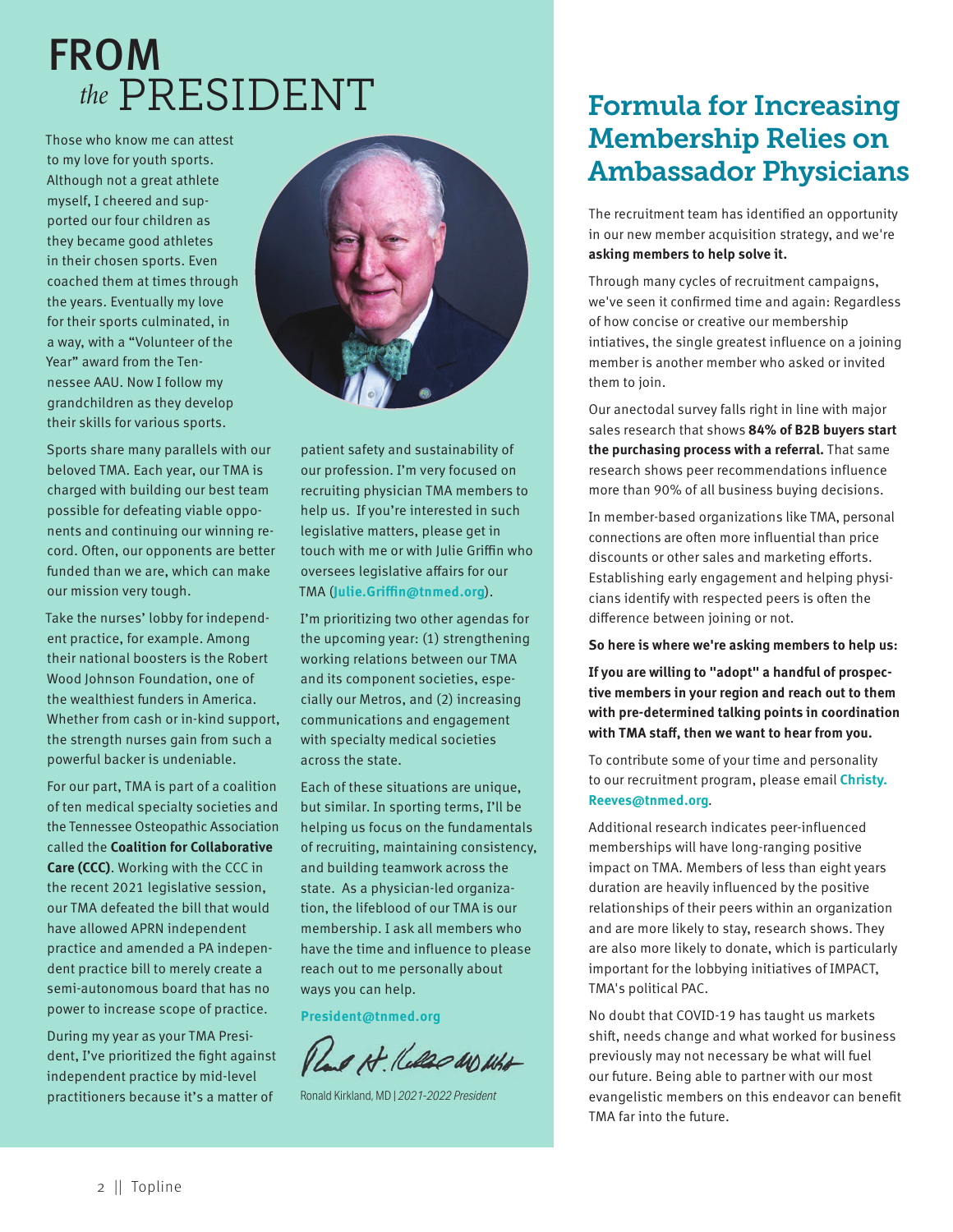## New Member Orientations to Bridge First Steps

Last issue we mentioned that our recruitment team would soon lauch an onboarding program to help new members immediately feel the benefits of membership.

Our goal is to help members maximize the ROI on their membership as quickly as possible, so we're offering onehour group Zoom calls with member leaders and TMA staff to explain our more valuable member benefits and describe how to actively engage in the organization.

The sessions also allow new members to meet one another in a small group virtual setting. Some topics we'll cover:

- A run down of how the business and governance of TMA helps our members practice better medicine;
- The best ways to engage with leadership, committees, and other members, and build your TMA community;
- Where to access key content on TMA's website;
- An snapshot of regular TMA communications and how to sign up for your desired distribution(s);
- A brief overview of organizational structure, including how the Board of Trustees is working hard for you;
- Key contacts to answer your questions, including TMA staff and Component Medical Society staff;
- Rundown of valuable member benefits;
- Easy ways to plug in, including descriptions and dates of our major annual events.



New Member Orientations will be held at the begining of every month at two separate times during the day, giving attendees opportunities to fit the meeting into their busy schedule. Upon registering for orientation, attendees can complete a brief questionaire, if they wish, to ensure the conversation is best tailored to their interests.

If you know of a fellow physician who should be a TMA member or would be interested in exploring a group deal, simply provide their name and contact information on this form: **tinyurl.com/TMArefer**.

### TMA Highlights New Corporate Partner & Longtime Program

TMA is pleased to announce a new corporate partnership has begun with **Pulse4Pulse**, which offers groundbreaking tests to identify early signs of disease progression in an



asymptomatic patient. Their state-of-the-art mobile medical equipment provides autonomic, vascular and cardio risk assessment testing.

Pulse4Pulse will train medical staff to perform the tests or will provide a fully-trained technician to administer the test if a practice does not have adequate staff to do so. Test results are provided to the physician to review and determine the best course of treatment for the patient, resulting in improved patient care and outcomes. There is zero start-up cost to the physician/practice and an increased revenue opportunity to the practice.

For more information, visit **pulse4pulse.com/tma** or email **info@pulse4pulse.com**. Be sure to mention that you are a TMA member.

#### Tennessee Medical Foundation

The **Tennessee Medical Foundation** administers the Physician's Health Program, started by TMA in 1978, and helps troubled physicians



You can support the foundation by donating online at **e-tmf.org/support**. For questions, call (615) 467-6411 or email **info@e-tmf.org**.

**EQUALDATION**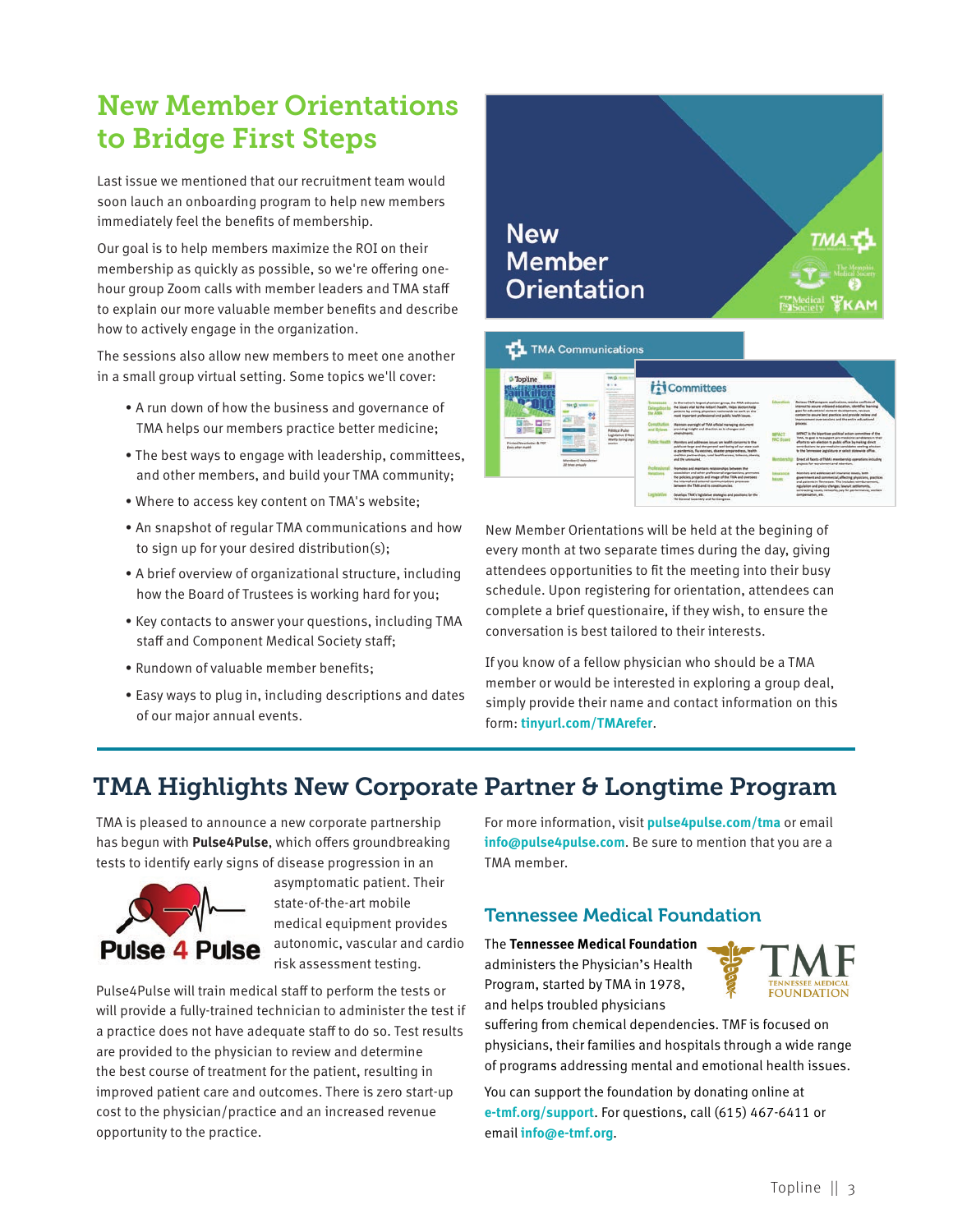

## 186th House of Delegates Infused with Energy

The Tennessee Medical Association assembled Saturday, May 22 for the official annual meeting of the 186th House of Delegates, the first in-person annual meeting in nearly two years due to ongoing postponements and uncertainties caused by COVID-19.

"How wonderful for us to gather again for the good of our TMA, the only organization in our state which effectively advocates for all Tennessee physicians and our patients," said **Dr. Ron Kirkland, MD**, **of Jackson**, who was officially installed as TMA president for 2021-2022.

In the end, 127 credentialed delegates outlasted the COVID pandemic and its impact on the traditional business meeting to navigate dozens of business issues with efficiency and relative patience. Business of the House included transitioning the TMA Board of Trustees to new leadership for the coming year:

**James W. Cates, MD**, will serve as Chairman of the TMA Board of Trustees. He is a Family Medicine Specialist in Cookeville, and a graduate of Meharry Medical College in Nashville.

**O. Lee Berkenstock, MD**, an Emergency and Family Medicine physician in Memphis, will serve as the Vice Chair. He graduated with honors from University of Tennessee College of Medicine.

**Landon S. Combs, MD**, a pediatrician in Gray, will serve as Secretary/Treasurer. He is a graduate of East Tennessee State University's Quillen School of Medicine.

Members also elected two members in good standing to lead the House of Delegates through 2021-2022 business:

**John D. McCarley, MD**, a nephrology specialist in Chattanooga, will serve as Speaker of the TMA House of Delegates. He is a graduate of University of Wisconsin School of Medicine and Public Health.

**George R. "Trey" Lee, III, MD**, a neurologist with subspecialization in Neurophysiology will serve as Vice Speaker. Lee received his medical degree from the Medical College of Georgia School of Medicine.

In other business, **M. Kevin Smith, MD**, of Nashville, transitioned to Immediate Past President and **Edward Capparelli, MD**, of Jacksboro, to President Elect.

**Warren McPherson, MD, of Murfreesboro** and **Don Franklin, MD, of Chattanooga** received Outstanding Physician Awards, and the **Nashville Academy of Medicine** gained special recognition for their upcoming Bicentennial Anniversary.

Visit our summary of resolutions adopted, not adopted or referred to the TMA Board for action at **TNmed.org/HOD**. We've also posted photos at **tinyurl.com/HODpics**.

## Delinquent Memberships Have Been Terminated

It's the tough part of the year when we part ways with members who have not responded to multiple requests to pay their membership dues.

Despite our best efforts to contact every member with a delinquent membership status, we typically have a couple hundred or so that leave us wondering. The extra phone calls, emails and staff coordination becomes a drain on

resources and time, which we'd rather spend in productive ways to benefit the greater membership.

If you already paid your renewal notice, we extend our heartfelt thanks.

This year, we gave all delinquent members through June 1 to renew their 2021-2022 membership. If you need help of any kind to renew, please contact **Ann.Anderson@tnmed.org**.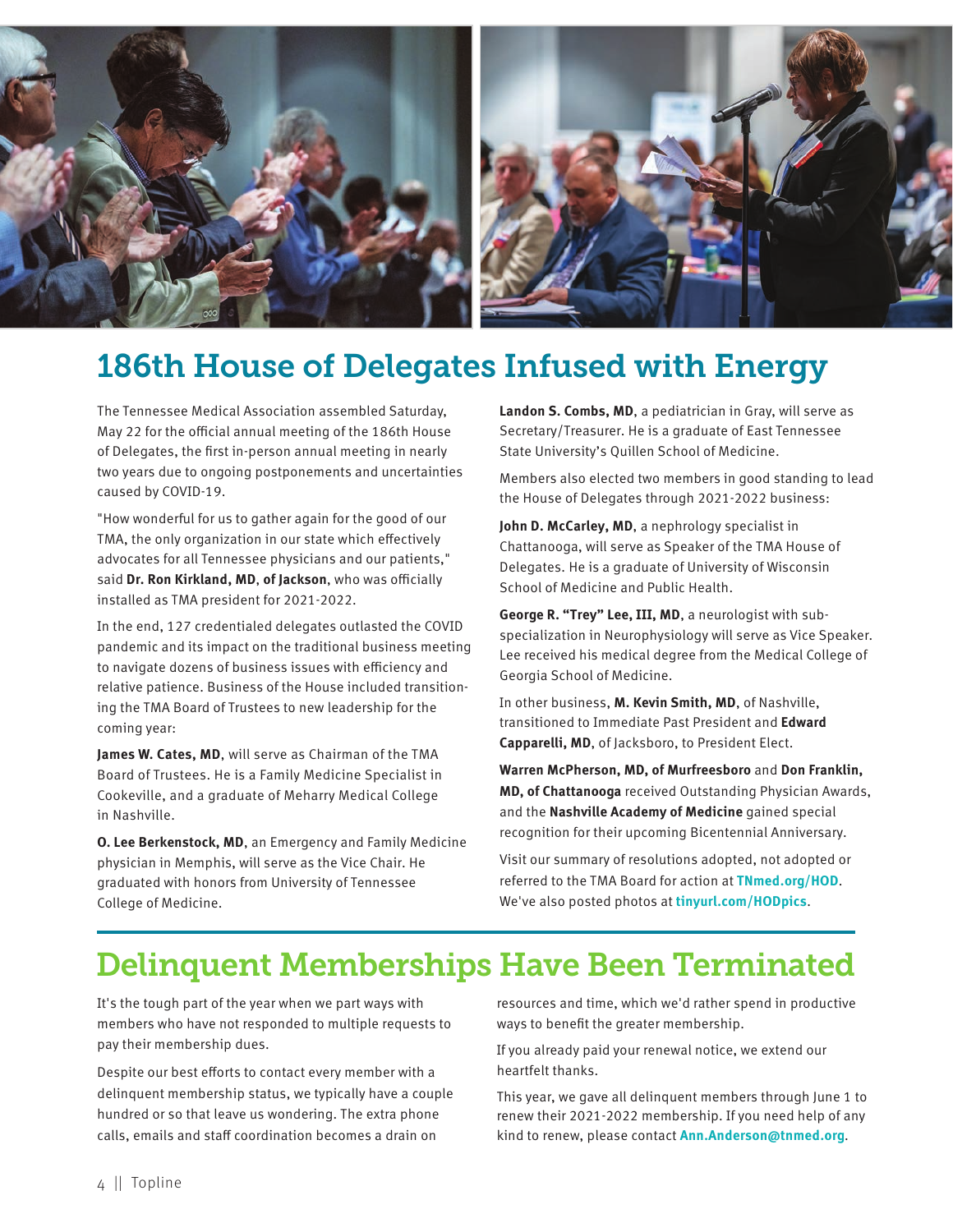## TMA Employee Marks 20-Year Anniversary

We talked to Yarnell Beatty about his role as Senior Vice President and General Counsel on the Advocacy Team.

**1. What are you most proud of accomplishing during your time at the TMA?** I'm most proud of the feedback I've received from former co-workers who have appreciated my mentorship. I had gracious co-workers take me under their wing when I was starting out, so I have tried to pay it forward. I am exceptionally proud of the teams I've led and the results we have achieved for our members. One example is the health insurance class action lawsuits of the mid-2000s. Many of the reforms gained by the lawsuits have been codified in state law. The tort reforms I played a small part in have remained and have saved our doctors countless millions in med mal premiums. On a personal note, I take great pride in the online Law Guide. When I arrived, TMA had a printed book but it was out-of-date by the time it rolled off the press. With it being online and searchable, we can keep it up to date. I appreciate Becky Morrissey for enhancing it over the years and tracking topics.

**2. How has lobbying changed over your 20 years?** Legislative sessions have turned from marathons into sprints. TMA now needs more "boots on the ground" down at the capitol to obtain intel and amendment documents. It is much harder to reach legislators during these shorter, more compact sessions. There are more committees and subcommittees, so there is less time in the day to make an appointment. Because of the configuration of the new building, catching legislators in the hallway is more difficult. Cell phones and texting allow our team to communicate better.

**3. What is something we should know about IMPACT, TMA's PAC?** Each decade, the importance of IMPACT

increases. Since we have an association of busy members, grassroots advocacy is hard to develop but legislators do look at PAC sizes. You want to be in the upper echelon so your lobbyists are more likely to gain access.

**4. What are the biggest issues that organized** 



**medicine will need to contend with in the near future?** You know they laugh at me when I speak to groups because I am technologically inept, but if practices don't get on board with technology, they will fall behind. The drive-by medical clinics and tele-clinics are growing.

The generational relationship you had with your doctor is being replaced by convenience. Also, the whole issue of financing heath care continues to be a factor in need of advocacy, from venture capital ownership of practices to more unaffordable health insurance.

**5. Fun fact: Tell us something about your muscle car.**  I've always driven American. Totally dig Detroit steel. When Dodge made the decision to bring back the Challenger in 2008, I vowed to get one as soon as my boys grew out of the ball practice shuttle stage. Currently, I enjoy a two-tone red 2015 Dodge Challenger RT. It's "pimped up" a little with black Mazzi rims and an in-trunk subwoofer that can break glass like a diamond if the right band is playing. People who meet me find it hard to visualize me in that car; people who *really* know me can see me in no other.

#### **IN MEMORIAM**

**We offer our prayers and deep gratitude for all passing members. Their positive impact on their patients and profession will last forever.** 

**Henry Grady Arnold, Jr., MD**, age 77, of the Knoxville Academy of Medicine on April 2, 2021.

**Fred Goldner, Jr., MD, FACP**, age 95, of the Nashville Academy of Medicine on April 3, 2021.

**John Kelly Wright, MD**, age 86, of the Nashville Academy of Medicine on April 6, 2021.

**James L. Boerner, MD**, age 69, of the Stones River Academy of Medicine on April 9, 2021.

**Merrill Dennis Moore, Jr., MD, FACEP**, age 87, of the Knoxville Academy of Medicine on April 12, 2021.

**Minal Delwadia Hollowell, MD**, age 43, of the Nashville Academy of Medicine on April 20, 2021.

**William King Alexander, Sr., MD**, age 92, of the Lakeway Medical Society on April 25, 2021.

**James Calvin Hunt, MD, FACP**, age 95, of the Memphis Medical Society on May 1, 2021.

**W. Radford Smith, MD**, age 91, of the Stones River Academy of Medicine on May 5, 2021.

**Richard Bryan Bell, MD**, age 83, of the Stones River Academy of Medicine on May 24, 2021.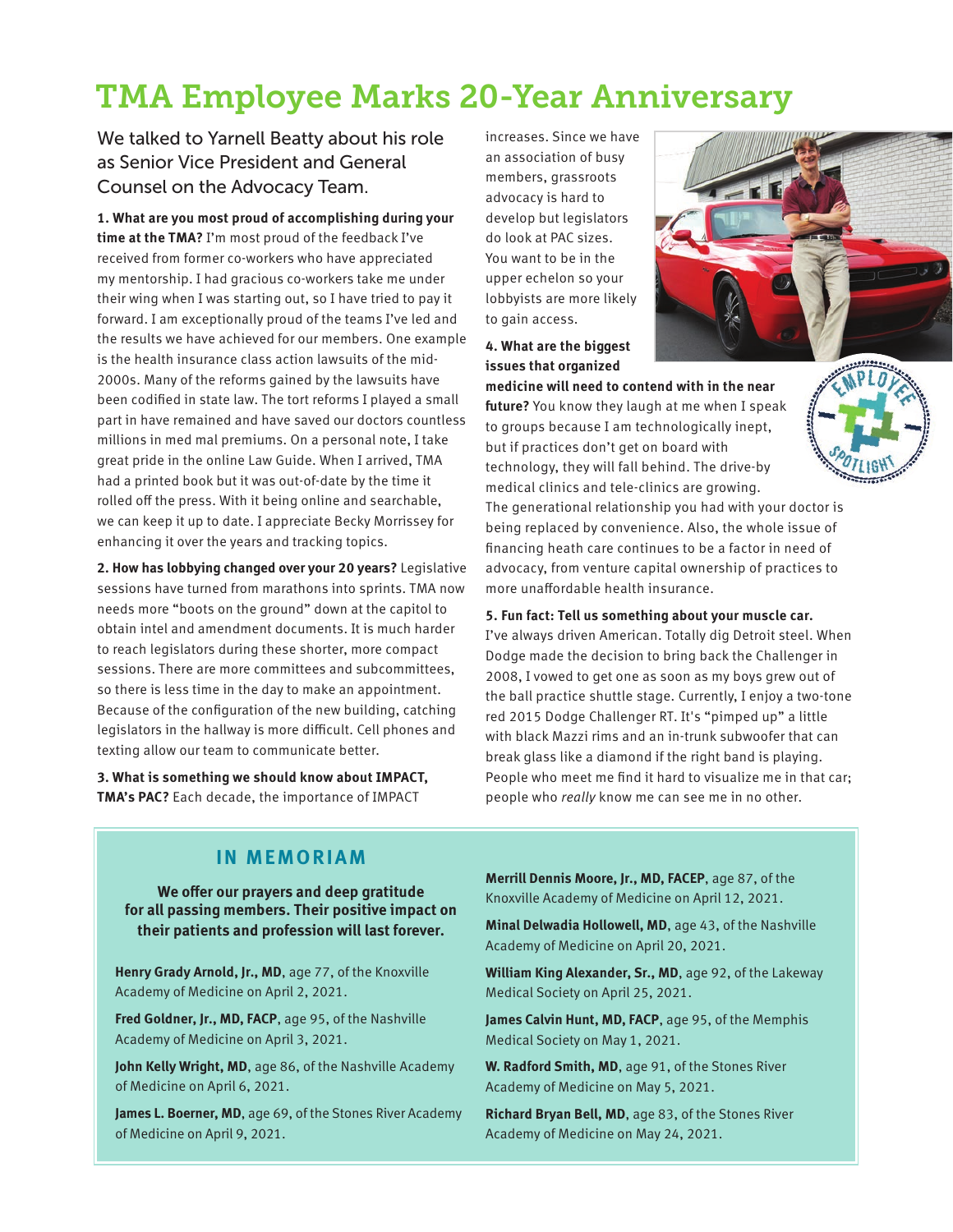## IMPACT Chair Weighs In On Importance of Donating

IMPACT, the political action committee (PAC) established by TMA, supports candidates who understand the challenging issues facing medicine.



**Dr. Newton Allen, MD**, of Saint Thomas Medical Group is the IMPACT chair. He explains why IMPACT is crucial for ensuring physicians have a voice in policy decisions concerning medicine: the PAC helps keep TMA relevant on Capitol Hill year after year.

"IMPACT is of superlative

importance to organized medicine because that is how we make our presence felt," says Allen. "Organized medicine is considered at the state capitol to be the first or second most influential lobbying organization multiple years running. That requires friends and networks years in the making."

Allen points out that advocating for physician's issues is a never-ending process: "We may be on top today, but we could be down tomorrow. We have to continue to



protect the world of medicine," he says. "The members of the state house and state senate shuffle in and out according to the election cycle.

"We have new people who arrive and don't know anything about organized medicine or our issues," Dr. Allen said. "We have new members of the state house. We have new issues that come up."

Dr. Allen cites the 2008 tort reform as a major victory for Tennessee physicians and an example of IMPACT's influence: "Every physician in the state of Tennessee that has been practicing since 2007 has saved anywhere from \$70,000-\$550,000 because of tort reform alone," he states.

To see more information about tort reform savings, see our webpage at **TNmed.org/TortReformROI**.

To ensure IMPACT can remain strong and successful next session for physicians, please consider making a contribution at **TNmed.org/IMPACT**.

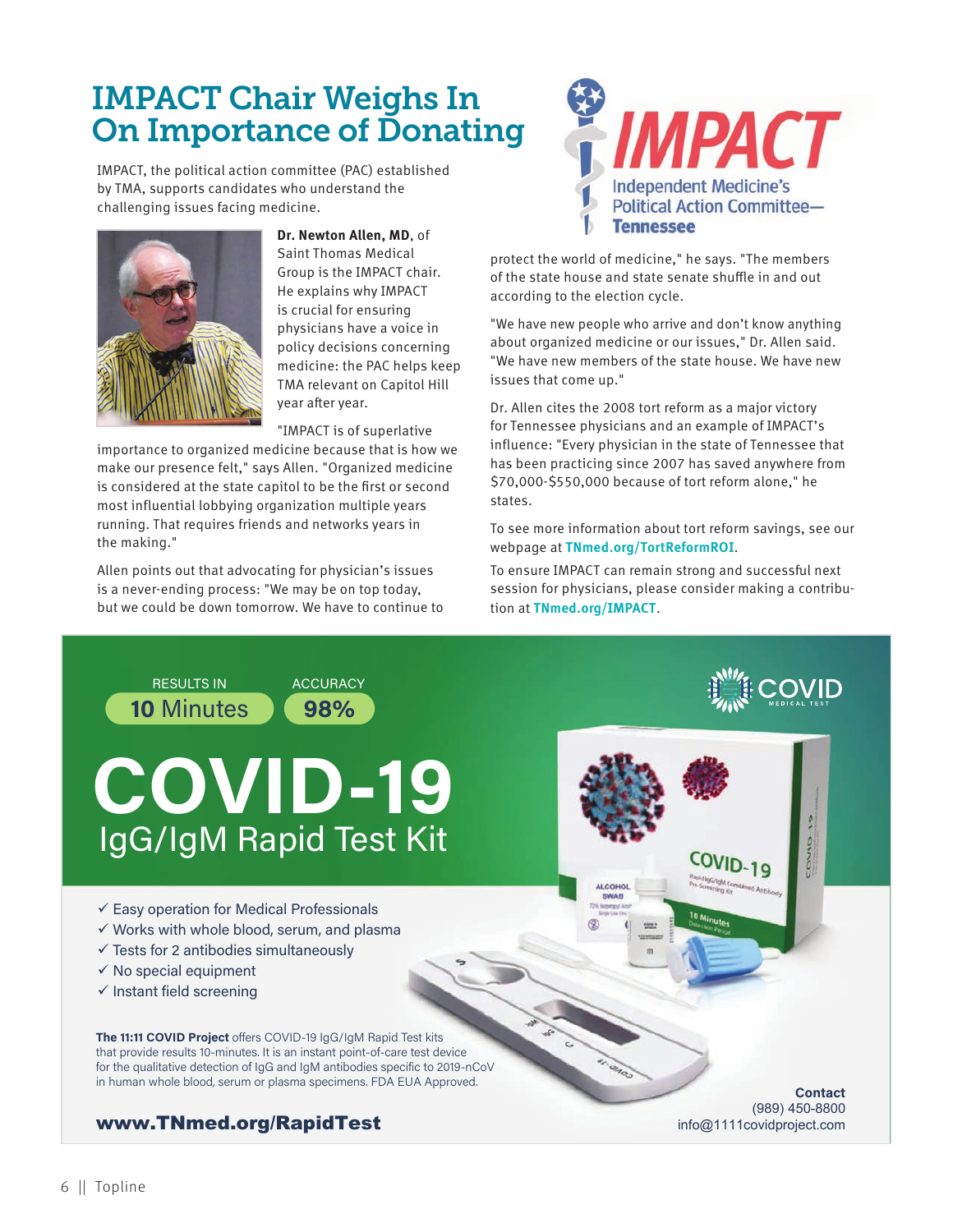## Legal Briefs

#### Federal Practice Guidelines for Administration of Buprenorphine

Signed by HHS Secretary Xavier Becerra, the **Practice Guidelines for the Administration of Buprenorphine for Treating Opioid Use Disorder** exempt eligible physicians, physician assistants, nurse practitioners, clinical nurse specialists, certified registered nurse anesthetists and certified nurse midwives from federal certification requirements related to training, counseling and other ancillary services that are part of the process for obtaining a waiver to treat up to 30 patients with buprenorphine. Visit **hhs.gov** for the full press release.

#### Opioid Resource Center

In 2018, the TN General Assembly passed comprehensive legislation to address the state's opioid abuse epidemic. TMA's **Opioid Resource Center** can assist members in complying with opioid prescription requirements in Tennessee. Our resources include a one-page Prescriber Guide, a template Informed Consent to Receive Opioid Therapy form, downloadable office posters for patients and employees, and a pocket card for patients that explains the requirements of the law.

#### Doctor Shopping Guide

If a prescriber has actual knowledge that a patient has knowingly, willfully and with an intent to deceive, obtained or has attempted to obtain a controlled substance or one with similar therapeutic use within the previous 30 days from another prescriber the patient must be reported. See our Law Guide topic **Doctor Shopping Guidance** for all the reporting requirements and how to report.

#### Healthy Workplace Act

The Healthy Workplace Act addresses immunity from liability for employers who adopt a workplace abusive conduct prevention policy. This **Law Guide topic** includes a link to a model policy created by the state of Tennessee.

#### Professional Privilege Tax Was Due June 1

Tennessee law requires all physicians with an active license from the BME or BOE to pay a professional privilege tax annually. This is only a courtesy reminder to all our members. TMA has no record of whether you paid the tax or if your license is retired.



## Leadership Lab in 2022 **January through July**

Develop essential leadership skills you need for physician-led, team-based healthcare environments.

#### tinyurl.com/TMAingram

# 401**(k)** Member Retirement Plan

Did you know that as a member of TMA, you, your partners and staff are eligible to participate in TMA's 401(k) Multiple Employer Member Retirement Plan? The program offers a number of key benefits for you and your practice, including:



 Substantial savings on program administrative fees

 Elimination of an annual audit requirement and reduce fiduciary responsibility of physicians in the practice

 Safe harbor provisions to allow greater contribution limits



 Complete flexibility in plan design and profit sharing



 Assistance from certified investment specialists

#### For more info, contact Kevin Rainwater 866.893.4103

krainwater@acgwealth.com